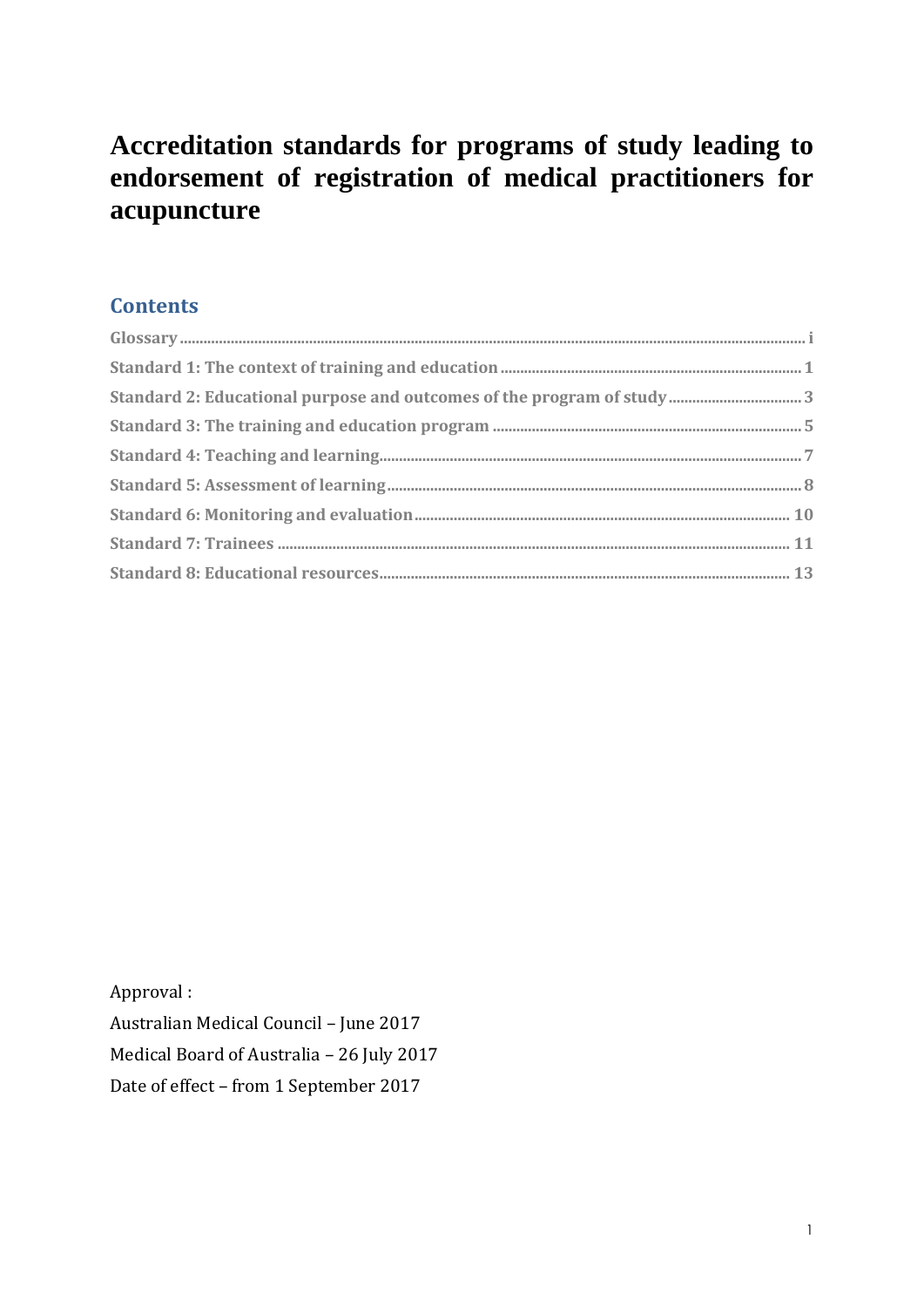<span id="page-1-0"></span>

| Glossary                      |                                                                                                                                                                                                                                                                                                                                                                                                                                                                                                                                                                                                                                                                       |
|-------------------------------|-----------------------------------------------------------------------------------------------------------------------------------------------------------------------------------------------------------------------------------------------------------------------------------------------------------------------------------------------------------------------------------------------------------------------------------------------------------------------------------------------------------------------------------------------------------------------------------------------------------------------------------------------------------------------|
| <b>Assessment</b>             | The systematic process for measuring and providing feedback on the<br>trainee's progress or level of achievement, against defined criteria.                                                                                                                                                                                                                                                                                                                                                                                                                                                                                                                           |
| <b>Cultural</b><br>competence | The AMC draws on the Medical Council of New Zealand's definition of<br>cultural competence <sup>1</sup> .                                                                                                                                                                                                                                                                                                                                                                                                                                                                                                                                                             |
|                               | Cultural competence requires an awareness of cultural diversity and<br>the ability to function effectively, and respectfully, when working<br>with and treating people of different cultural backgrounds. Being<br>culturally competent means a medical practitioner has the<br>professional qualities, skills and knowledge needed to achieve this.<br>A culturally competent medical practitioner will acknowledge that:<br>Australia has a culturally diverse population<br>a medical practitioner's culture and belief systems influence his<br>$\bullet$<br>or her interactions with patients, and accepts this may impact on<br>the doctor-patient relationship |
|                               | a positive patient outcome is achieved when a medical<br>$\bullet$<br>practitioner and patient have mutual respect and understanding.                                                                                                                                                                                                                                                                                                                                                                                                                                                                                                                                 |
| <b>Curriculum</b>             | statement of the intended aims and objectives, content,<br>A<br>assessment, experiences, outcomes and processes of a program,<br>including a description of the structure and expected methods of<br>learning, teaching, feedback and supervision. The curriculum should<br>set out the knowledge, skills and professional qualities the trainee is<br>to achieve.                                                                                                                                                                                                                                                                                                    |
| <b>Education</b><br>provider  | The AMC has adopted the definition of <i>education provider</i> in the<br>Health Practitioner Regulation National Law as in force in each state<br>and territory which is:                                                                                                                                                                                                                                                                                                                                                                                                                                                                                            |
|                               | (a) a university; or                                                                                                                                                                                                                                                                                                                                                                                                                                                                                                                                                                                                                                                  |
|                               | (b) a tertiary education institution, or another institution or<br>organisation that provides vocational training; or                                                                                                                                                                                                                                                                                                                                                                                                                                                                                                                                                 |
|                               | (c) a specialist medical college or other health profession college.                                                                                                                                                                                                                                                                                                                                                                                                                                                                                                                                                                                                  |
| <b>Evaluation</b>             | The set of policies and processes by which an education provider<br>determines the extent to which its training and education functions<br>are achieving their outcomes.                                                                                                                                                                                                                                                                                                                                                                                                                                                                                              |

 $\overline{a}$ 

*<sup>1</sup>* Medical Council of New Zealand, *Statement on cultural competence,* August 2006, [https://www.mcnz.org.nz/assets/News-and-Publications/Statements/Statement-on-cultural](https://www.mcnz.org.nz/assets/News-and-Publications/Statements/Statement-on-cultural-competence.pdf)[competence.pdf](https://www.mcnz.org.nz/assets/News-and-Publications/Statements/Statement-on-cultural-competence.pdf)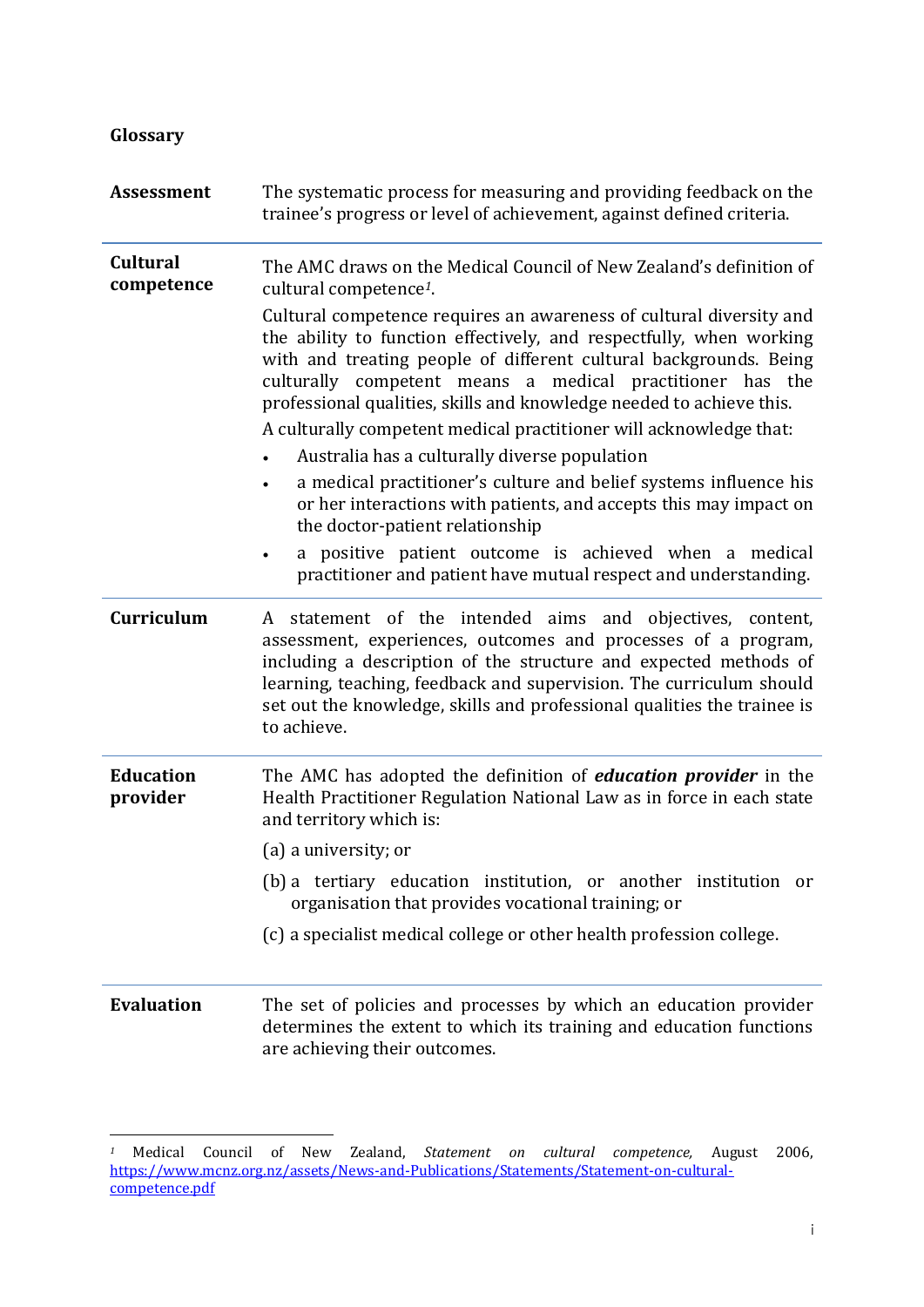| <b>Health</b><br>consumer  | The AMC has adopted the definition of the Australian Commission on<br>Safety and Quality in Health Care which is 'Consumers and/or carers<br>are members of the public who use, or are potential users, of health<br>care services. <sup>2</sup> When referring to consumers, the AMC is referring to<br>patients, consumers, families, carers, and other support people. In<br>Australia, health consumers include Aboriginal and Torres Strait<br>Islander peoples of Australia and consumers from culturally and<br>linguistically diverse backgrounds. |
|----------------------------|------------------------------------------------------------------------------------------------------------------------------------------------------------------------------------------------------------------------------------------------------------------------------------------------------------------------------------------------------------------------------------------------------------------------------------------------------------------------------------------------------------------------------------------------------------|
| <b>Notes</b>               | The notes included in these standards provide further explanation of<br>the standards and/or guidance on contemporary good practice<br>relevant to the standard. The notes are not standards. Not all<br>standards are accompanied by notes.                                                                                                                                                                                                                                                                                                               |
| <b>Outcomes</b>            | Graduate outcomes are the minimum learning outcomes that the<br>graduate of the program must achieve in terms of discipline-specific<br>knowledge, discipline-specific skills (including generic skills required<br>of all medical practitioners as applied in the discipline), and<br>discipline-specific capabilities.                                                                                                                                                                                                                                   |
| <b>Program of</b><br>study | In these standards means the curriculum, the content/syllabus,<br>assessment and training that will lead to endorsement of a registered<br>medical practitioner as an acupuncturist. The program of study leads<br>to a formal award certifying completion of the program.                                                                                                                                                                                                                                                                                 |
| <b>Stakeholders</b>        | The term encompasses:                                                                                                                                                                                                                                                                                                                                                                                                                                                                                                                                      |
|                            | stakeholders internal to the education provider such as trainees<br>$\bullet$<br>and those contributing to the design and delivery of training and<br>education functions including but not limited to supervisors,<br>staff, members and committees                                                                                                                                                                                                                                                                                                       |
|                            | external stakeholders who contribute directly to training and<br>$\bullet$<br>education such as training sites                                                                                                                                                                                                                                                                                                                                                                                                                                             |
|                            | other external stakeholders with an interest in the process and<br>$\bullet$<br>outcomes of medical training and education such as health<br>workforce bodies, health jurisdictions, regulatory authorities,<br>professional associations, other health professions and health<br>consumers.                                                                                                                                                                                                                                                               |
| <b>Supervisor</b>          | In these standards, supervisor refers to an appropriately qualified<br>and trained health practitioner who guides the trainee's education<br>and/or on the job training on behalf of the education provider. The<br>supervisor's education and training role will be defined by the<br>education provider, and may encompass educational, support and<br>organisational functions.                                                                                                                                                                         |

*<sup>2</sup>* Australian Commission on Safety and Quality in Health Care, *Safety and Quality Improvement Guide Standard 2: Partnering with Consumers,* October 2012, Sydney. ACSQHC, 2012.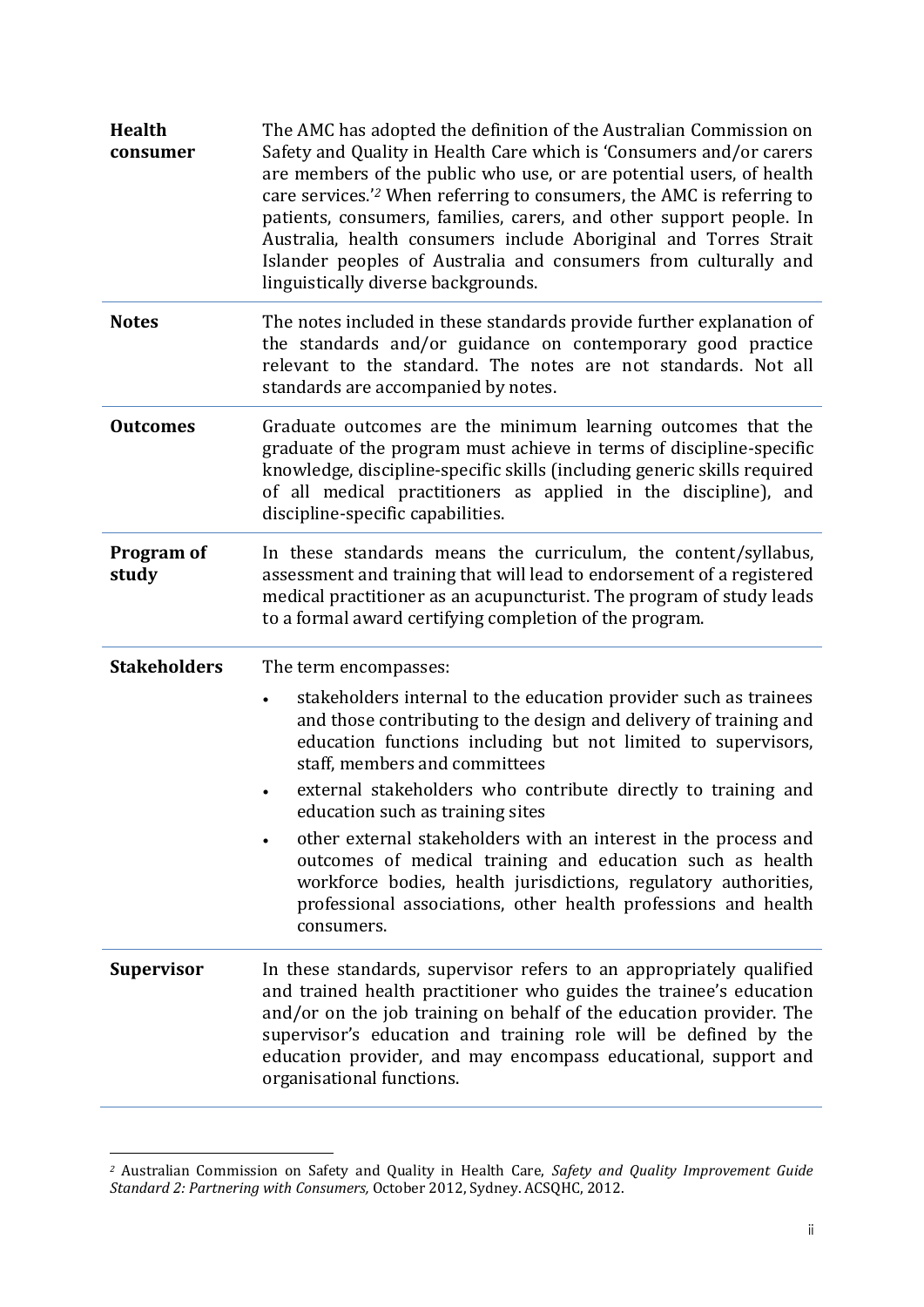| <b>Trainee</b>        | A medical practitioner completing a program of study.                                                                                                                           |
|-----------------------|---------------------------------------------------------------------------------------------------------------------------------------------------------------------------------|
| <b>Training sites</b> | The organisation, if any, in which the trainee undertakes supervised<br>workplace-based training and education. Training sites are generally<br>health services and facilities. |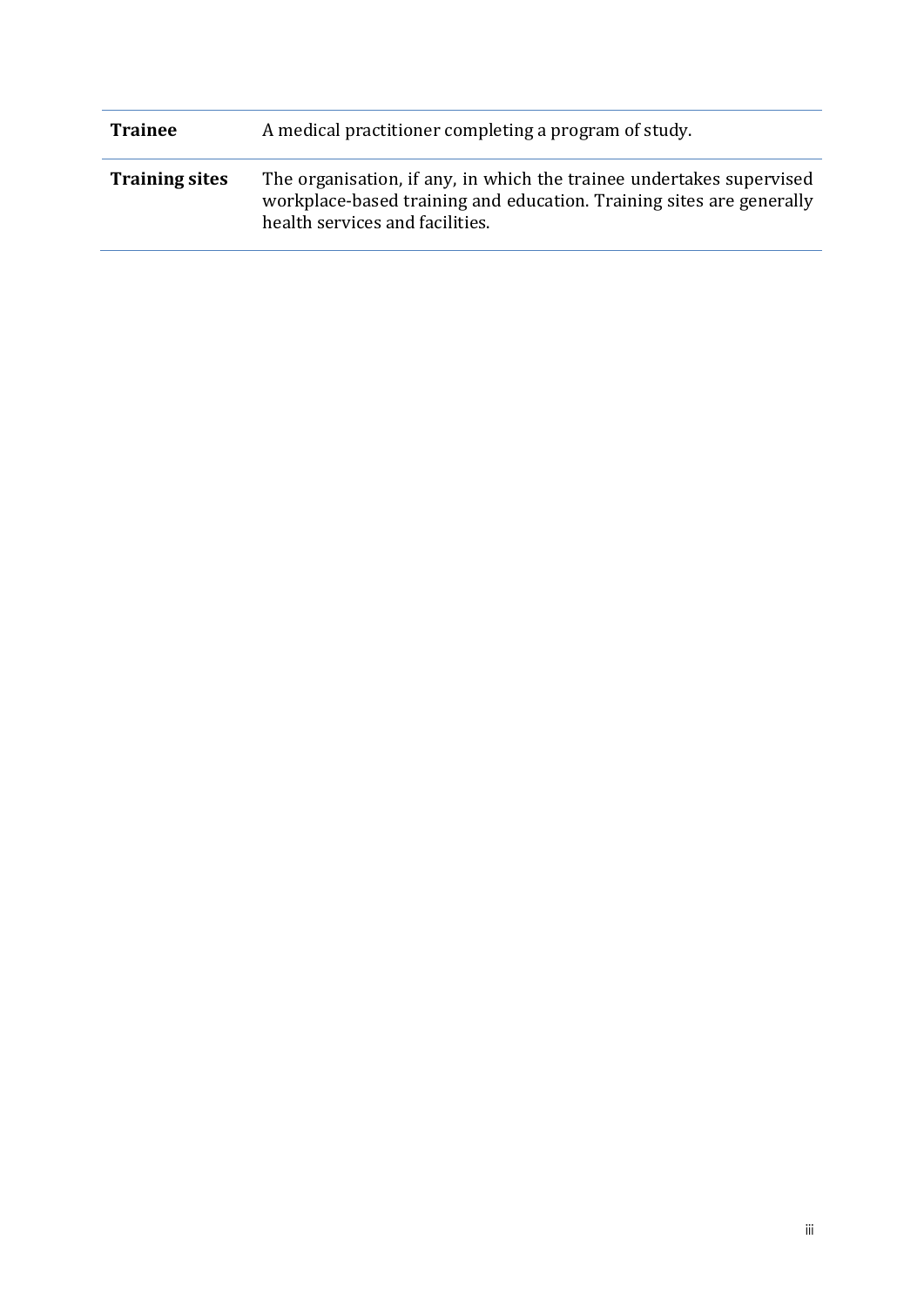# <span id="page-4-0"></span>**Standard 1: The context of training and education**

#### **1.1 Governance**

- 1.1.1 The education provider's corporate governance structures are appropriate for the delivery of medical training and education.
- 1.1.2 The education provider has structures and procedures for oversight of the program of study. The structures and processes are understood by those delivering the program.
- 1.1.3 The education provider's governance structures allow all relevant groups to be represented in decision-making.
- 1.1.4 The education provider's governance structures give appropriate priority to its educational role relative to other activities, and its educational role is defined in its corporate governance structures.

#### **Notes**

Governance structures typically include decision making committees, advisory groups and staff. Governance structures and the range of education functions vary from education provider to education provider. The AMC does not consider any particular structure is preferable, and supports diversity where the structure can be demonstrated to function effectively over time.

The governance structures should be such that the education provider's governing body:

- is informed of, and accepts ultimate responsibility for, new programs or significant program changes.
- accepts responsibility for the education provider representing itself, its educational offerings and its fees accurately.

#### **1.2 Program management**

- 1.2.1 The education provider has structures with the responsibility, authority and capacity to direct the following key functions:
	- o planning, implementing and evaluating the program of study and the curriculum, and setting relevant policy and procedures
	- o certifying successful completion of the training and education programs.

#### **Notes**

The structures responsible for designing the curriculum and overseeing its delivery should include members of the medical profession, as well as those with knowledge and expertise in medical education and acupuncture education in the context of medical practice.

#### **1.3 Reconsideration, review and appeals**

1.3.1 The education provider has reconsideration, review and appeals processes that provide for impartial review of training-related decisions. It makes information about these processes publicly available.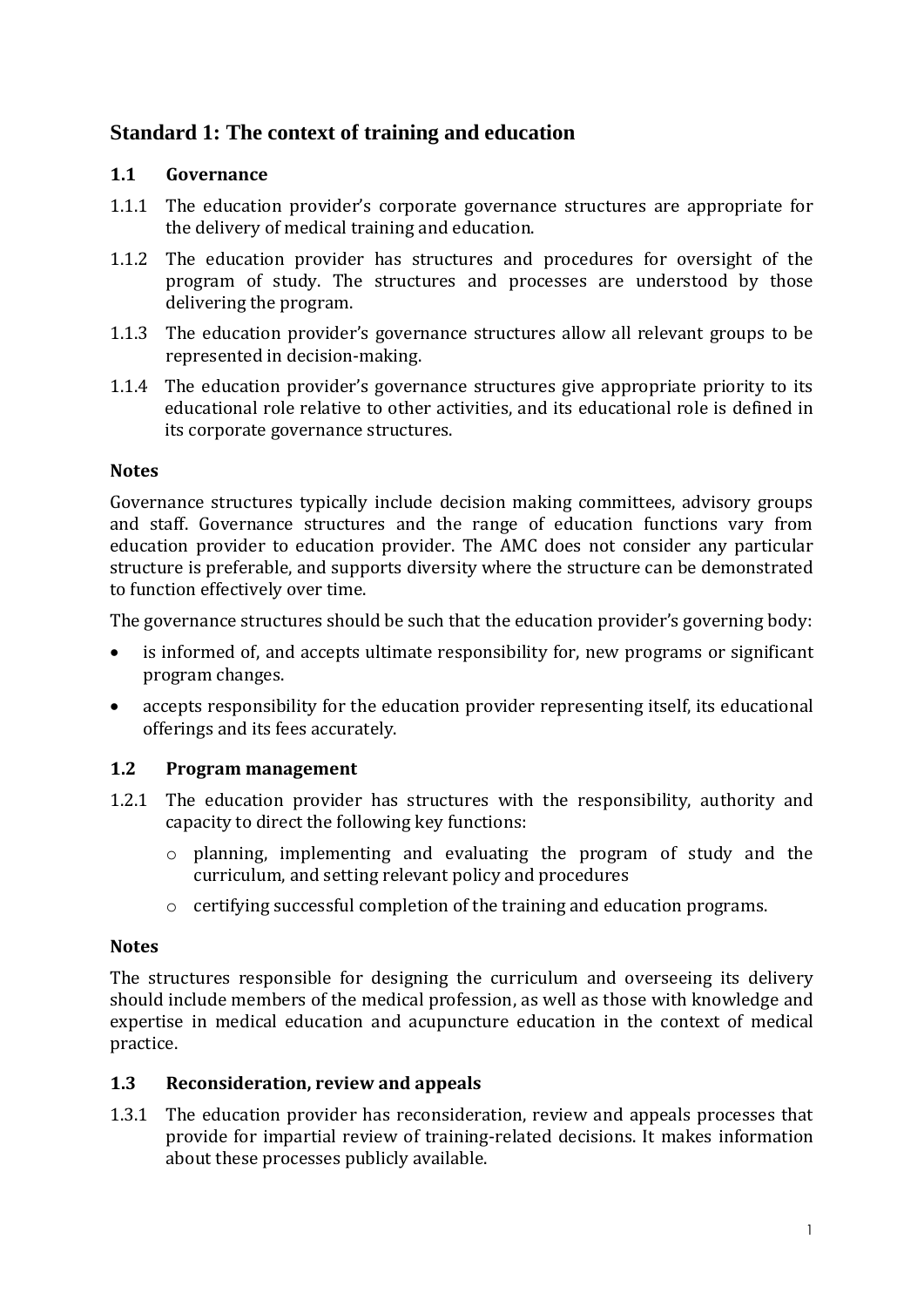# **Notes**

Training-related decisions include decisions related to admission, enrolment, assessment, progression and eligibility to graduate.

An appeals process that provides a fair and reasonable opportunity to challenge the decision is likely to result in decisions that are ultimately correct. Elements of a strong process include an appeals committee with some members who are external to the education provider, as well as impartial internal members. The process should also provide grounds for appeal against decisions that are similar to the grounds for appealing administrative decisions in Australia.

## **1.4 Educational expertise and exchange**

- 1.4.1 The education provider uses educational expertise in the development, management and continuous improvement of its training and education functions.
- 1.4.2 The education provider compares its program of study with other relevant programs.

#### **1.5 Interaction with the health sector**

1.5.1 The education provider supports the delivery of acupuncture education by constructive relationships with other relevant agencies and facilities.

#### **Notes**

Other relevant agencies and facilities might include regulatory agencies and training sites.

#### **1.6 Continuous renewal**

1.6.1 The education provider regularly reviews and updates its structures for and resource allocation to training and education functions to meet changing needs and evolving best practice.

#### **Notes**

The AMC expects each education provider to engage in a process of educational strategic planning, with appropriate input, so that the program and curriculum reflect changing models of care, developments in healthcare delivery, medicine and medical science and changing community needs.

This planning should ensure that the structures continue to be appropriate to deliver programs of study leading to endorsement of registration of medical practitioners for acupuncture.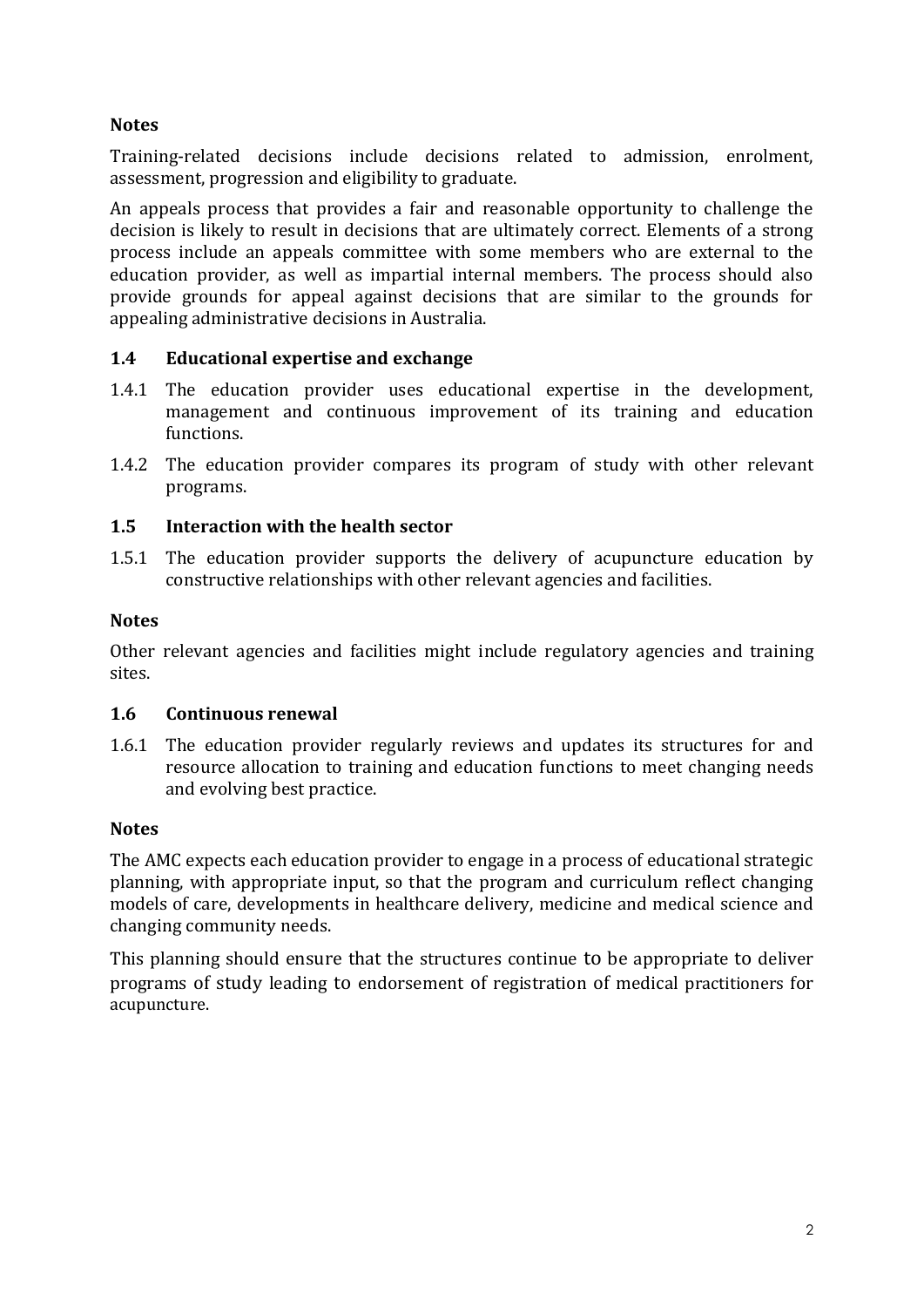# <span id="page-6-0"></span>**Standard 2: Educational purpose and outcomes of the program of study**

#### **2.1 Educational purpose**

- 2.1.1 The education provider has defined its educational purpose which includes setting and promoting high standards of practice for medical practitioners who seek endorsement to practise acupuncture, within the context of its community responsibilities.
- 2.1.2 In defining its educational purpose, the education provider has consulted internal and external stakeholders.

#### **Notes**

Education providers will have both an organisational purpose and an educational or program purpose. While these may be similar, this standard addresses the educational purpose of the education provider.

The education provider's community responsibilities relate to addressing the health care needs of the communities it serves.

#### **2.2 Graduate outcomes**

- 2.2.1 The education provider has defined graduate outcomes for the program. These outcomes recognise and build on the outcomes of other phases of medical education. The outcomes are related to community need and to the requirements to practise acupuncture safely and effectively.
- 2.2.2 The overall goals of the program of study include building on the knowledge, skills, and competence of medical practitioners to produce acupuncturists who:
	- have acquired knowledge of the theories that underpin and enable the safe application of acupuncture
	- have demonstrated the knowledge, skills and professional qualities necessary for independent acupuncture practice
	- can carry out acupuncture treatment for appropriate indications in a safe and effective manner
	- are prepared by their training for collaborative practice
	- are prepared to provide care to all patients according to *"Good Medical Practice: A Code of Conduct for Doctors in Australia"3.*
- 2.2.3 The education provider makes information on graduate outcomes publicly available.

#### **Notes**

Education providers are encouraged to engage health consumers and community members in developing their education programs to ensure the programs meet societal needs.

*<sup>3</sup>* Medical Board of Australia, *Good Medical Practice: A Code of Conduct for Doctors in Australia*, March 2014, <http://www.medicalboard.gov.au/Codes-Guidelines-Policies/Code-of-conduct.aspx>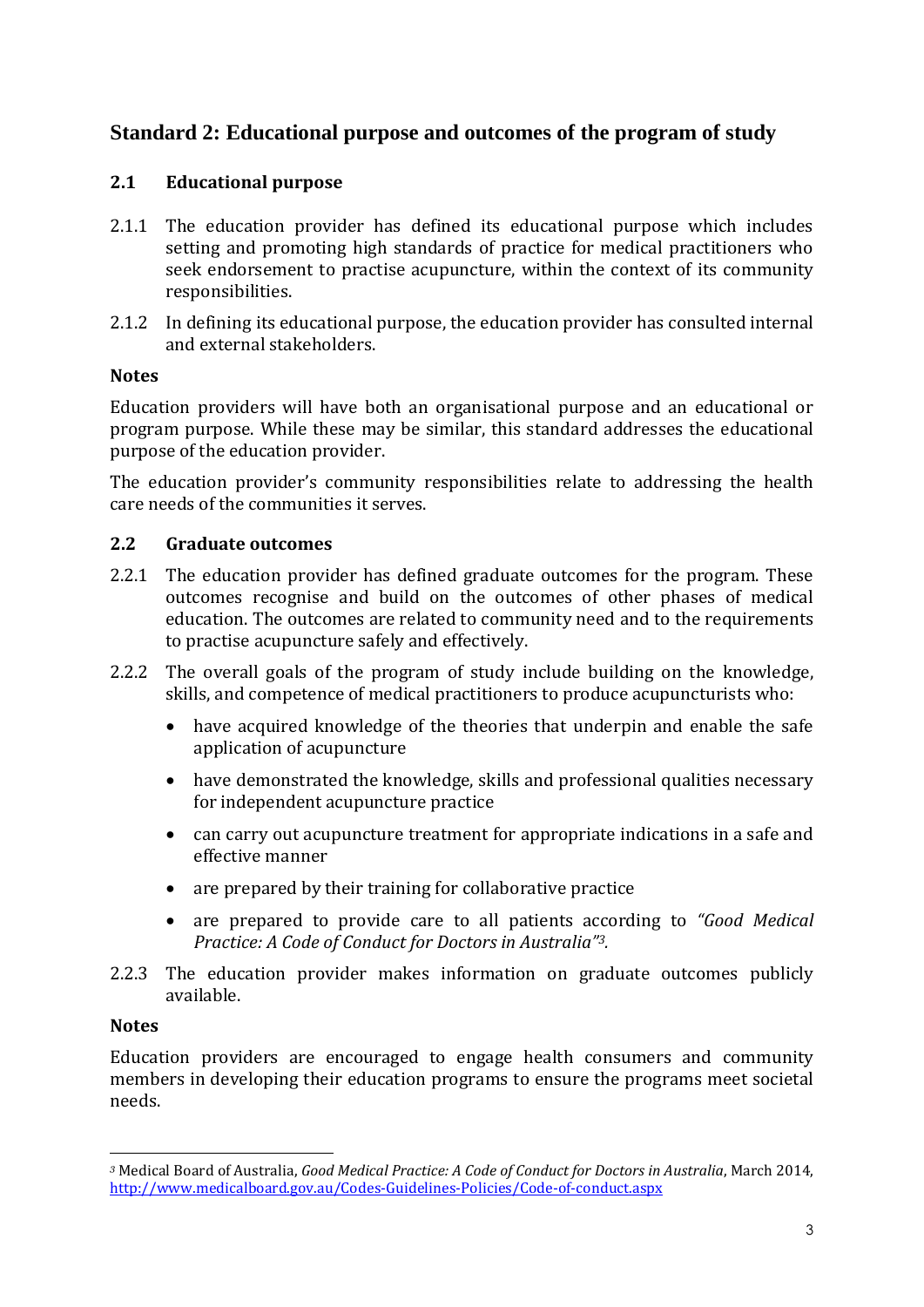The AMC has an expectation that medical practitioners will demonstrate cultural competence in their practice of medicine. The Medical Board of Australia, in *Good Medical Practice*, has described its expectation of medical practitioners regarding culturally safe and sensitive practice.

The graduate outcomes should include commitment to professional responsibilities, caring for personal health and wellbeing and the health and wellbeing of colleagues, and adherence to the principles of medical ethics.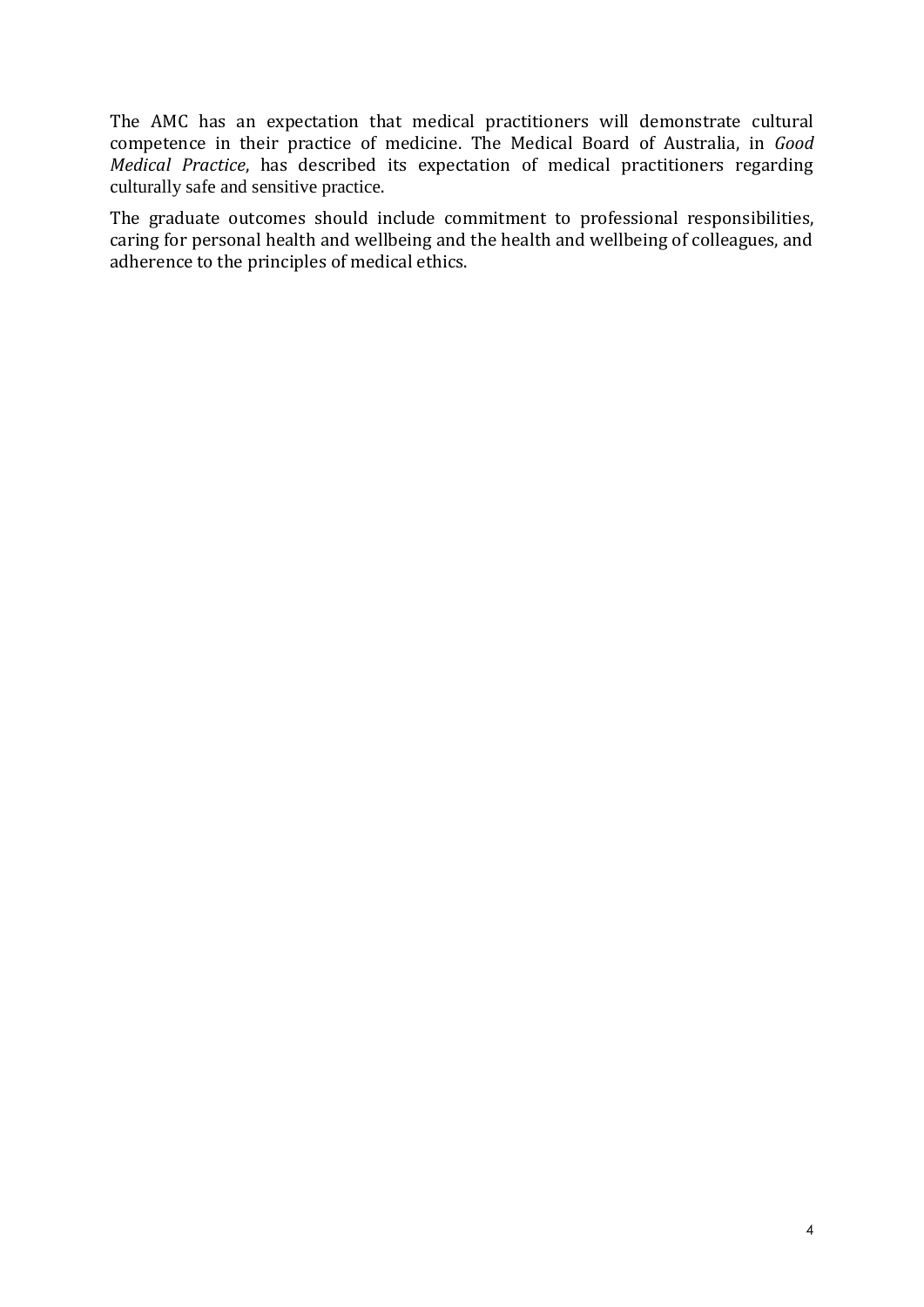# <span id="page-8-0"></span>**Standard 3: The training and education program**

## **3.1 Curriculum framework**

3.1.1 The education provider has a framework for the curriculum organised according to the defined graduate outcomes. The framework is publicly available.

# **3.2 The content of the curriculum**

- 3.2.1 The curriculum content aligns with all of the graduate outcomes.
- 3.2.2 The curriculum content takes account of the requirements of Good Medical Practice.
- 3.2.3 The curriculum builds on knowledge, skills and experience of medical practitioners and includes theoretical knowledge and clinical practice of acupuncture to produce graduates who understand the scientific and evidence base of acupuncture as part of medical practice.
- 3.2.4 The curriculum builds on communication, clinical, diagnostic, management and procedural skills to enable safe patient care.
- 3.2.5 The curriculum prepares program graduates to contribute to the effectiveness and efficiency of the health care system, by building on knowledge and understanding of the issues associated with the delivery of safe, high-quality and cost-effective health care within the Australian health system*4*.

# **3.3 Continuum of training, education and practice**

3.3.1 Program completion requirements recognise demonstrated knowledge and skills acquired in earlier phases of medical training and education.

# **Notes**

An endorsement of registration recognises that a person has additional qualifications and expertise in an approved area of practice. The training and education of medical practitioners leading to endorsement of registration for acupuncture is postgraduate, and builds on the knowledge and skills acquired from outcomes of earlier phases of medical education.

It is the responsibility of the education provider to set graduate outcomes (see standard 2.2) and put in place a curriculum that leads to graduates of the program achieving those outcomes. In demonstrating achievement of these standards, the education provider will show how it has arrived at the graduate outcomes and the curriculum, including how these documents have been informed by the comparison of the provider's program of study with other relevant programs (see standard 1.6).

# **3.4 Structure of the curriculum**

3.4.1 The curriculum articulates what is expected of trainees at each stage of the program of study.

 $\overline{a}$ *<sup>4</sup>* The Australian Commission on Quality and Safety in Healthcare's National Safety and Quality Health Service Standards set minimum requirements for safety and quality in health services where clinicians practice.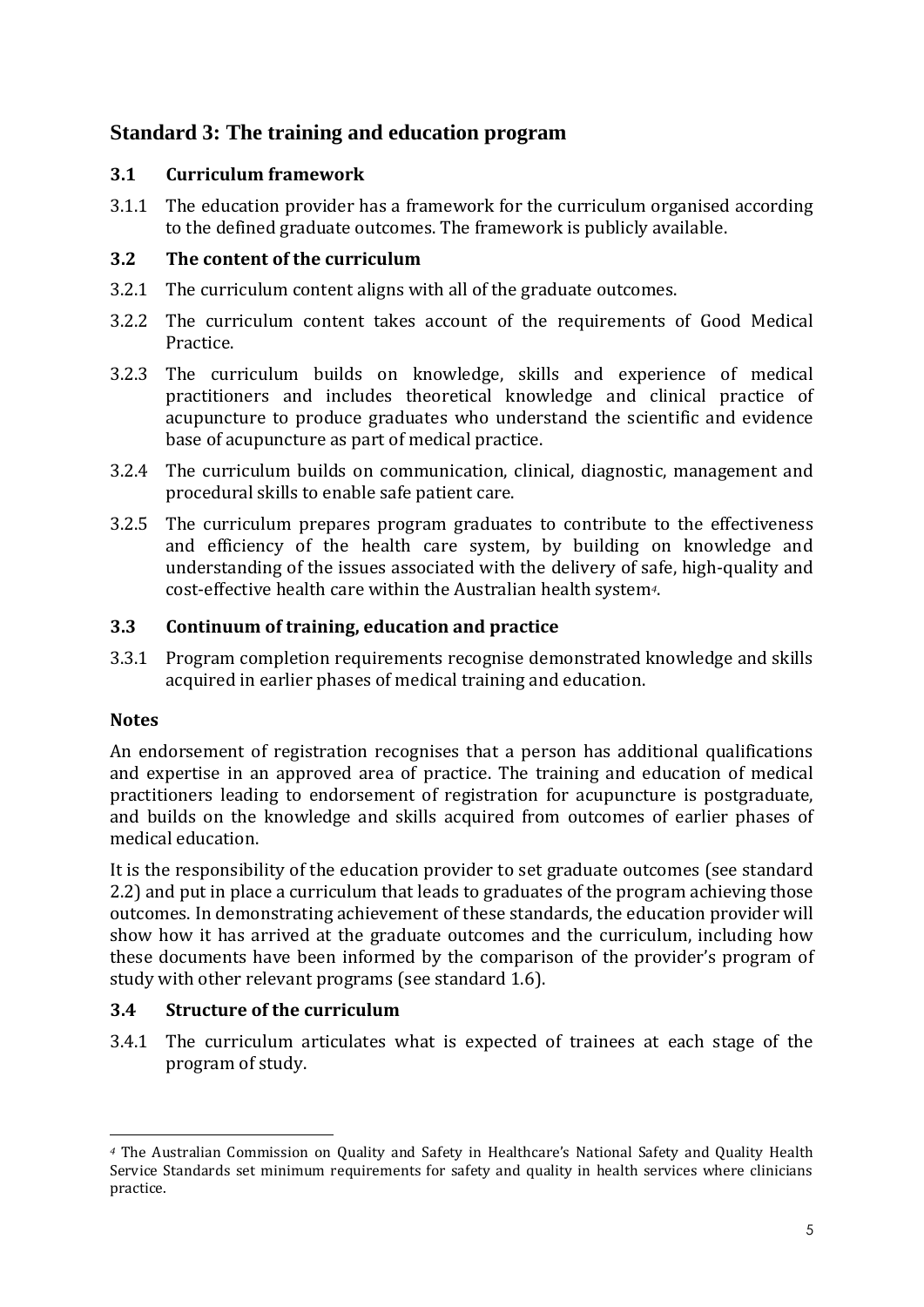3.4.2 The duration of the program is sufficient for graduates to acquire the theoretical learning and supervised clinical practice to perform unsupervised and safely as acupuncturists.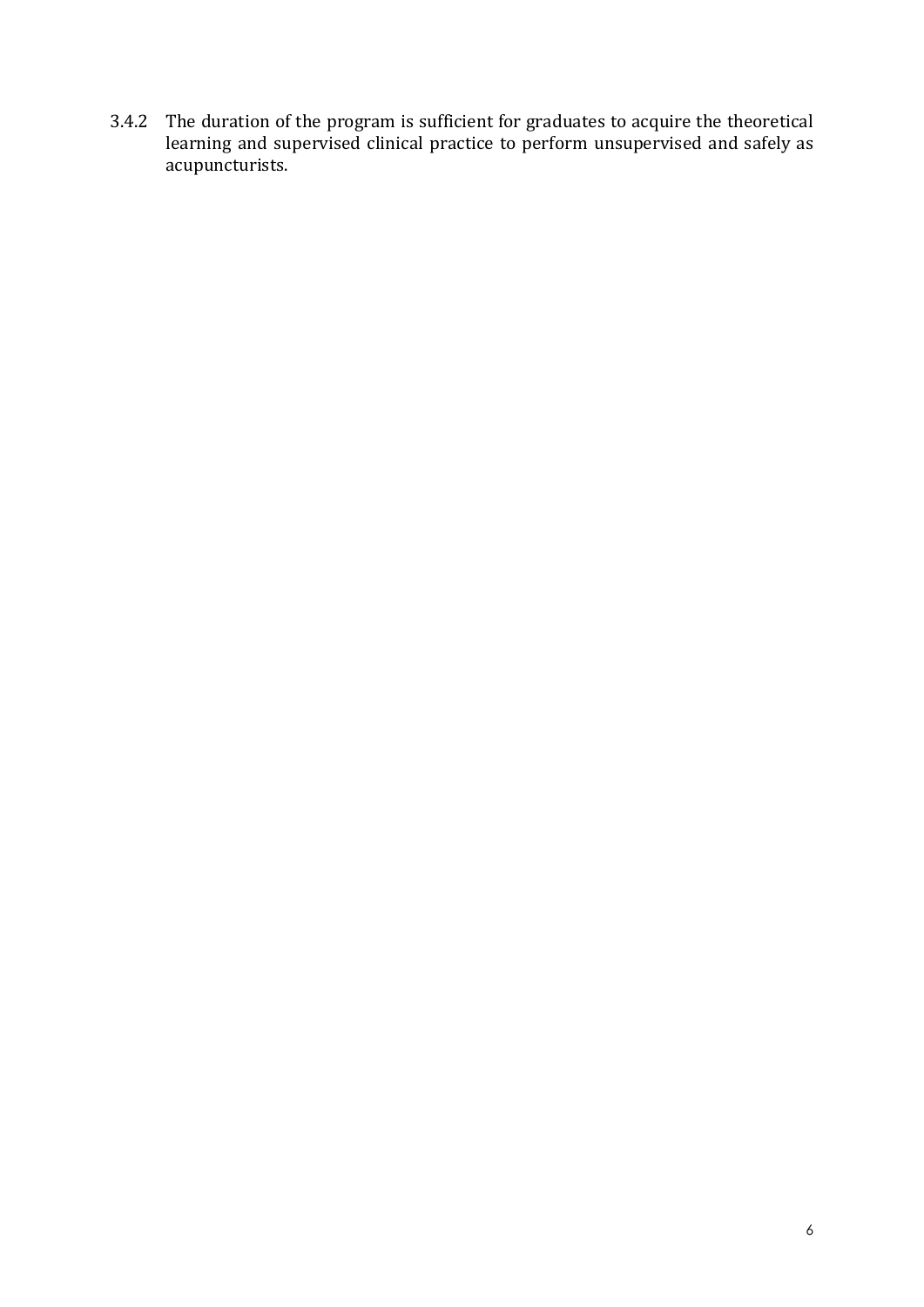## <span id="page-10-0"></span>**Standard 4: Teaching and learning**

# **4.1 Teaching and learning approach**

4.1.1 The program employs a range of teaching and learning approaches, mapped to the curriculum content to meet the graduate outcomes.

#### **Notes**

In most vocational medical training, learning occurs in and through the work environment. While much of the learning is self-directed learning related to graduate outcomes, the trainee's supervisors play key roles in the trainee's education.

In national training programs, distance learning approaches are important to enable trainees to access the program.

## **4.2 Teaching and learning methods**

- 4.2.1 The program includes appropriate theoretical instruction.
- 4.2.2 The program involves the trainees' personal participation in relevant aspects of direct patient care.
- 4.2.3 The program includes appropriate adjuncts to learning in a clinical setting.

#### **Notes**

To support the acquisition of new skills and knowledge in a new area of treatment, the program would need to include theoretical learning as well as practical experience.

Adjuncts to learning in a clinical setting may include skills laboratories and simulated environments.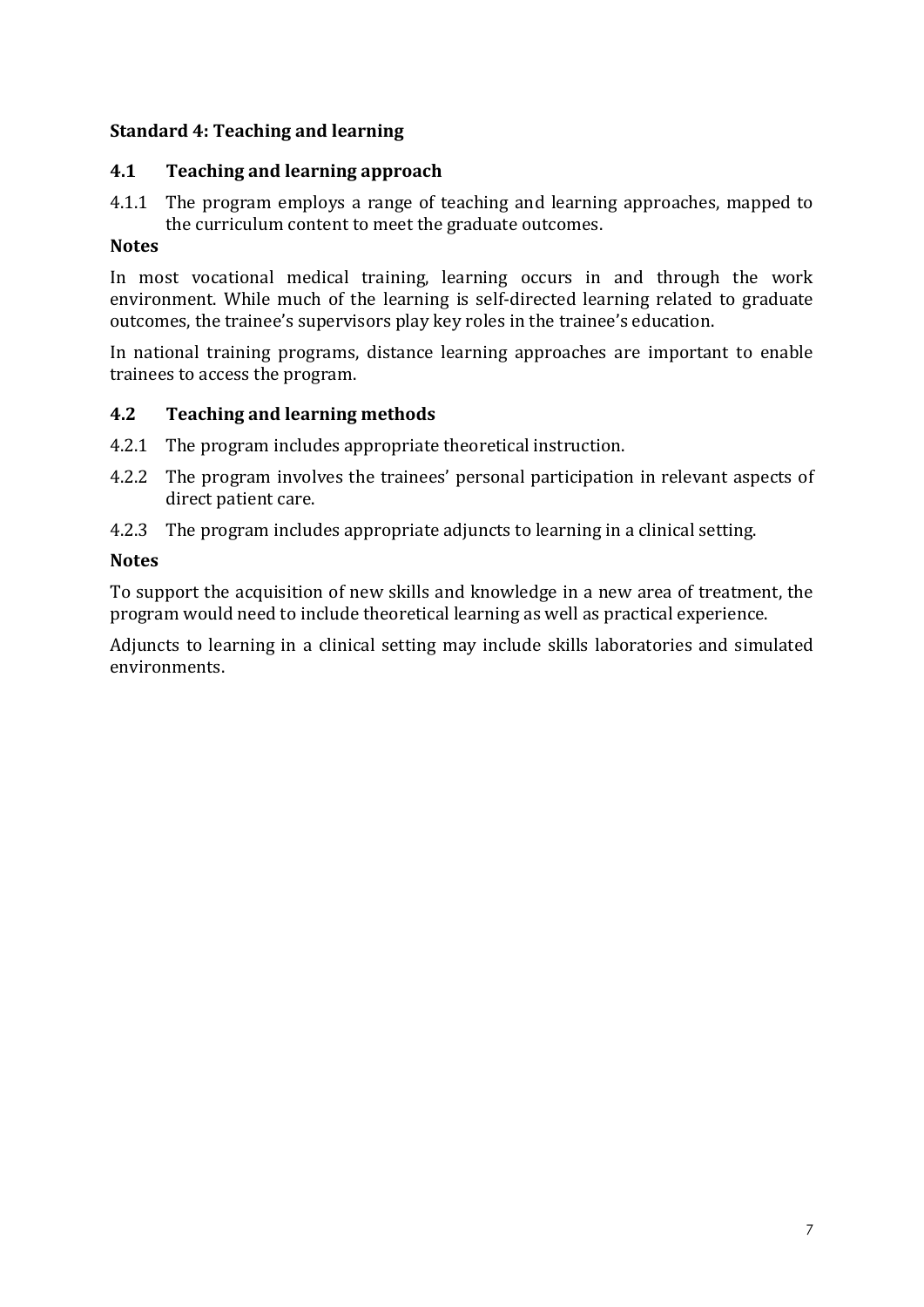## <span id="page-11-0"></span>**Standard 5: Assessment of learning**

# **5.1 Assessment approach**

- 5.1.1 The education provider has a program of assessment aligned to the outcomes and curriculum of the program of study.
- 5.1.2 The education provider documents its assessment and completion requirements. The documented requirements are accessible to staff, supervisors and trainees.
- 5.1.3 The education provider has policies relating to disadvantage and special consideration in assessment.

## **Notes**

Policies on special consideration should be easily accessible. They should outline reasonable adjustments for trainees with short- or long-term conditions and circumstances which may affect assessment performance.

# **5.2 Assessment methods**

- 5.2.1 The assessment program contains a range of methods that are fit for purpose.
- 5.2.2 The education provider has a blueprint to guide assessment through each phase of the program of study.

# **Notes**

Methods of assessment should be chosen on the basis of validity, reliability, feasibility, cost effectiveness, opportunities for feedback, and impact on learning*5*.

The assessment methods used should include methods appropriate for assessment of knowledge, skills and professional qualities.

Assessment includes both summative assessment, for judgements about progression, and formative assessment, for feedback and guidance. The education provider's assessment documents should outline the balance between formative and summative elements, the number and purpose of assessments, and make explicit the criteria and methods by which judgments about assessment performance are made.

Assessment programs are constructed through blueprints or assessment matrices which match assessment items or instruments with outcomes. The strength of an assessment program is judged at the overall program level rather than on the psychometric properties of individual instruments.

# **5.3 Performance feedback**

- 5.3.1 The education provider facilitates regular and timely feedback to trainees on performance to guide learning.
- 5.3.2 The education provider gives supervisors information on their trainees' assessment performance.

<sup>&</sup>lt;sup>5</sup> van der Vleuten, CPM., 'The assessment of professional competence: developments, research and practical implications'. *Advances in Health Science Education,* vol. 1, 1996, pp. 41-67.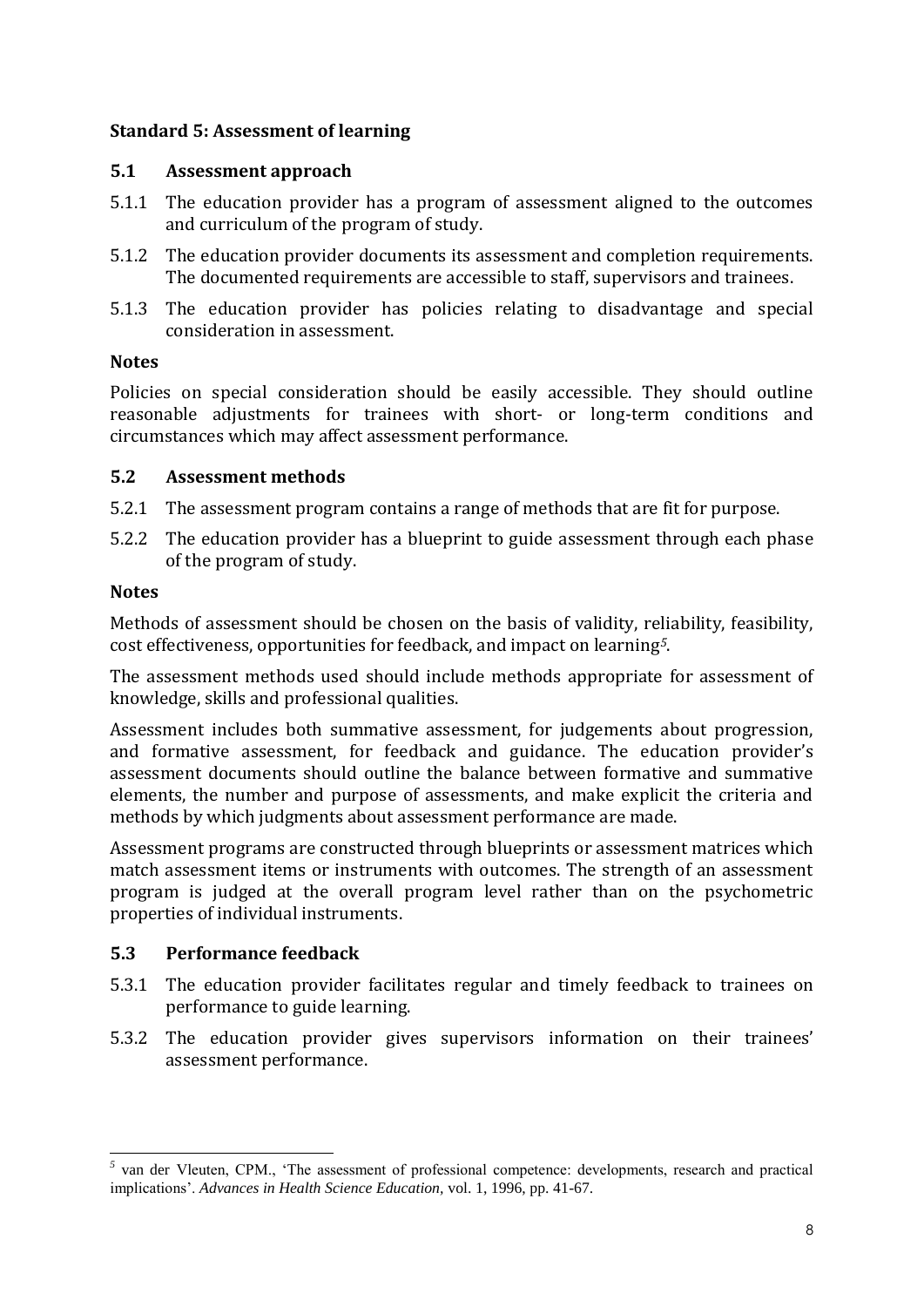5.3.3 The education provider has processes for early identification of trainees who are not meeting the outcomes of the program and implements appropriate measures in response.

#### **Notes**

It is essential that education providers have systems to monitor their trainees' progress, to identify at an early stage trainees experiencing difficulty and, where possible, to assist them to complete their program successfully using methods such as remedial work and re-assessment, supervision and counselling.

There may be times where it is not appropriate to offer remediation or the remediation and assistance offered is not successful. For these circumstances, education providers must have clear policies on matters such as periods of unsatisfactory training and limits on duration of training time.

#### **5.4 Assessment quality**

5.4.1 The education provider regularly reviews the quality, consistency and fairness of assessment methods, their educational impact and their feasibility. The provider introduces new methods where required.

#### **Notes**

Assessment should actively promote learning that will assist in achieving the graduate outcomes, provide a fair assessment of the trainee's achievement, and ensure patient safety by allowing only competent trainees to progress.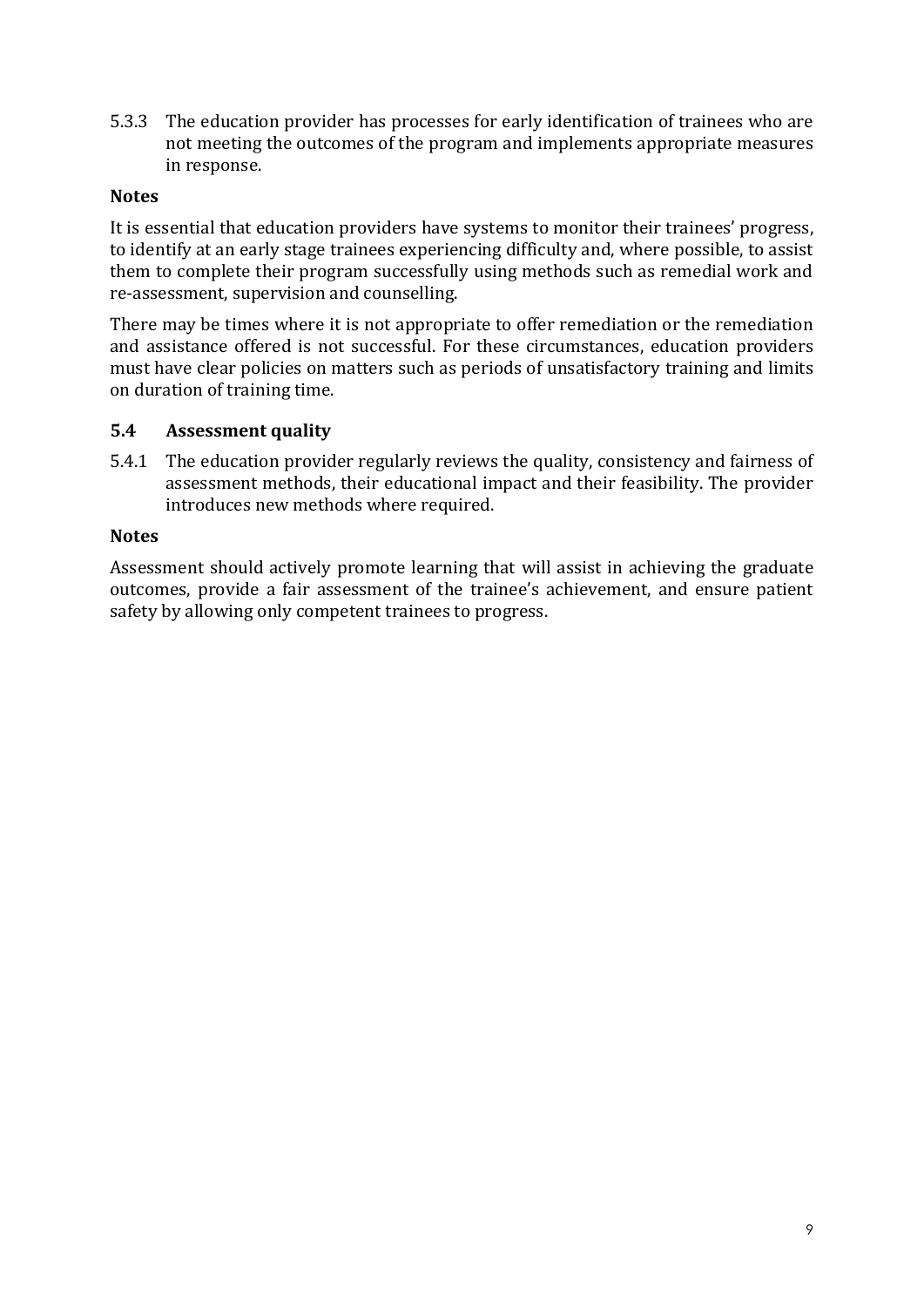# <span id="page-13-0"></span>**Standard 6: Monitoring and evaluation**

## **6.1 Monitoring**

- 6.1.1 The education provider regularly reviews its program of study. Its review processes address curriculum content, teaching and learning, supervision, assessment and trainee progress.
- 6.1.2 Supervisors contribute to monitoring and to program development. The education provider systematically seeks, analyses and uses supervisor feedback in the monitoring process.
- 6.1.3 Trainees contribute to monitoring and to program development. The education provider systematically seeks, analyses and uses their confidential feedback. Trainee feedback is specifically sought on proposed changes to the training program to ensure that existing trainees are not unfairly disadvantaged by such changes.

#### **Notes**

Education providers should develop mechanisms for monitoring the delivery of their training program(s) and for using the results to assess achievement of educational outcomes. This requires the collection of data and the use of appropriate monitoring methods.

It is appropriate that review of the overall program of study leading to restructuring occurs from time to time, but there need also to be mechanisms to evaluate, review and make more gradual changes to the curriculum and its components.

## **6.2 Evaluation**

- 6.2.1 The education provider develops standards against which its outcomes are evaluated.
- 6.2.2 The education provider collects, maintains and analyses both qualitative and quantitative data on its graduate outcomes.
- 6.2.3 Stakeholders contribute to evaluation processes.

#### **Notes**

Education providers should develop methods for evaluating that graduates can perform acupuncture in a way that is appropriate, effective and safe, in the context of their medical practice. This may include self-assessment of the graduates' preparedness for practice and other multi-source feedback mechanisms.

#### **6.3 Feedback, reporting and action**

- 6.3.1 The education provider reports the results of monitoring and evaluation through its governance structures.
- 6.3.2 The education provider makes evaluation results available to stakeholders and considers their views in continuous renewal of its program.
- 6.3.3 The education provider manages concerns about, or risks to, the quality of any aspect of its program of study effectively and in a timely manner.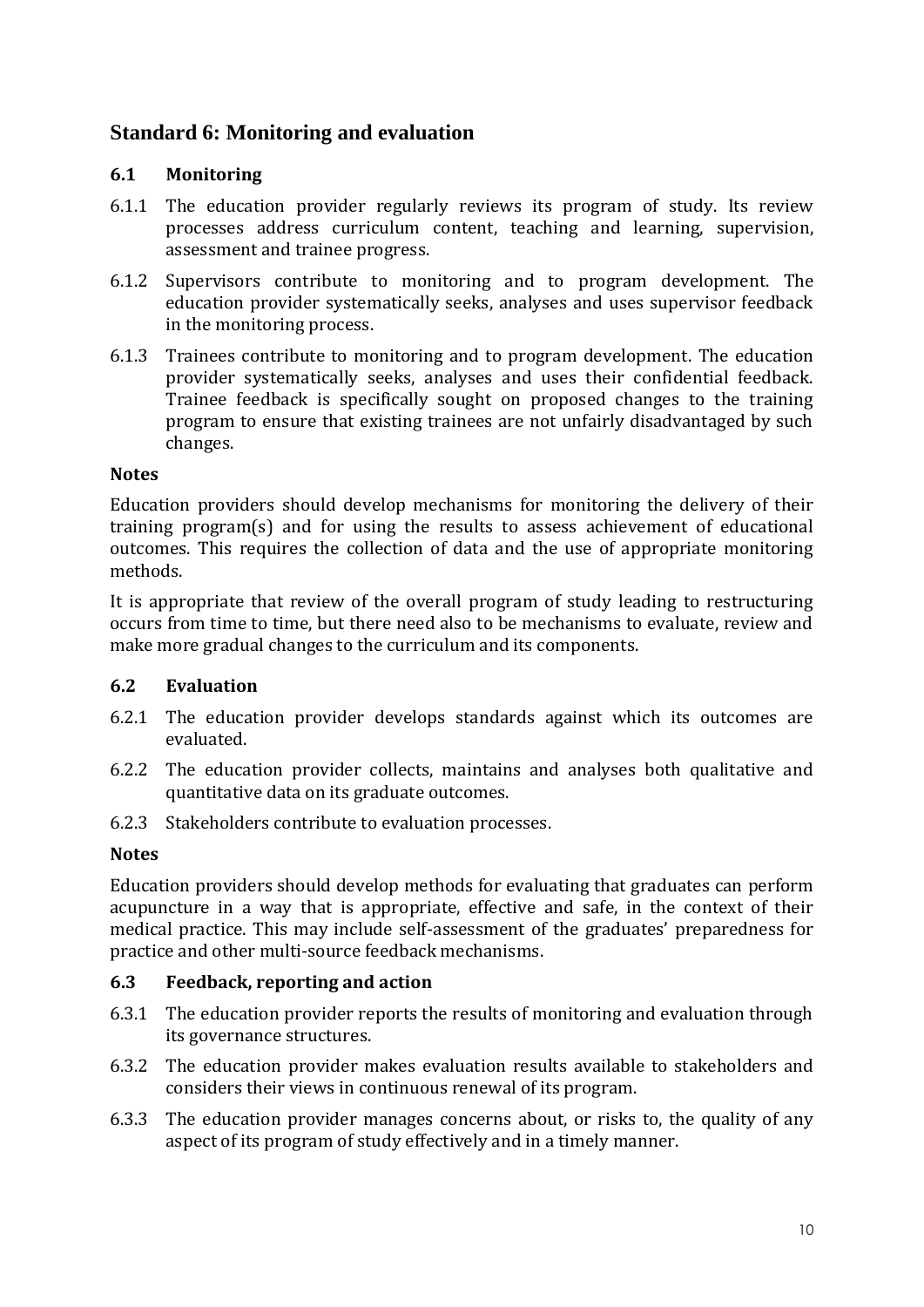# <span id="page-14-0"></span>**Standard 7: Trainees**

# **7.1 Admission policy and selection**

- 7.1.1 The education provider has documented selection policies and principles that are fit for purpose and can be implemented and sustained in practice.
- 7.1.2 The processes for selection into the program:
	- o use published criteria based on the education provider's selection principles
	- $\circ$  are evaluated with respect to validity, reliability and feasibility
	- o are transparent and fair
	- o are capable of standing up to external scrutiny.

## **Notes**

The AMC does not endorse any one selection process; it recognises that there is no one agreed method of selecting the most appropriate trainees and supports diverse approaches.

Fit for purpose implies that the policies result in processes able to select trainees who have the academic preparation needed to participate in the program and no known limitations that would be expected to impede their study and completion.

## **7.2 Trainee participation in education provider governance**

7.2.1 The education provider has formal processes and structures that facilitate and support the involvement of trainees in the governance of their training.

## **7.3 Communication with trainees**

- 7.3.1 The education provider has mechanisms to inform trainees in a timely manner about the activities of its decision-making structures.
- 7.3.2 The education provider provides clear and easily accessible information about the program of study, costs and requirements, and any proposed changes.
- 7.3.3 The education provider provides timely and correct information to trainees about their training status to facilitate their progress through training requirements.

## **Notes**

Education providers are expected to interact with their trainees in a timely, open and transparent way. To this end, they should have mechanisms to inform prospective and enrolled trainees of training policies and processes, including but not limited to:

- selection to the program
- the design, requirements and costs of the program
- recognition of prior learning.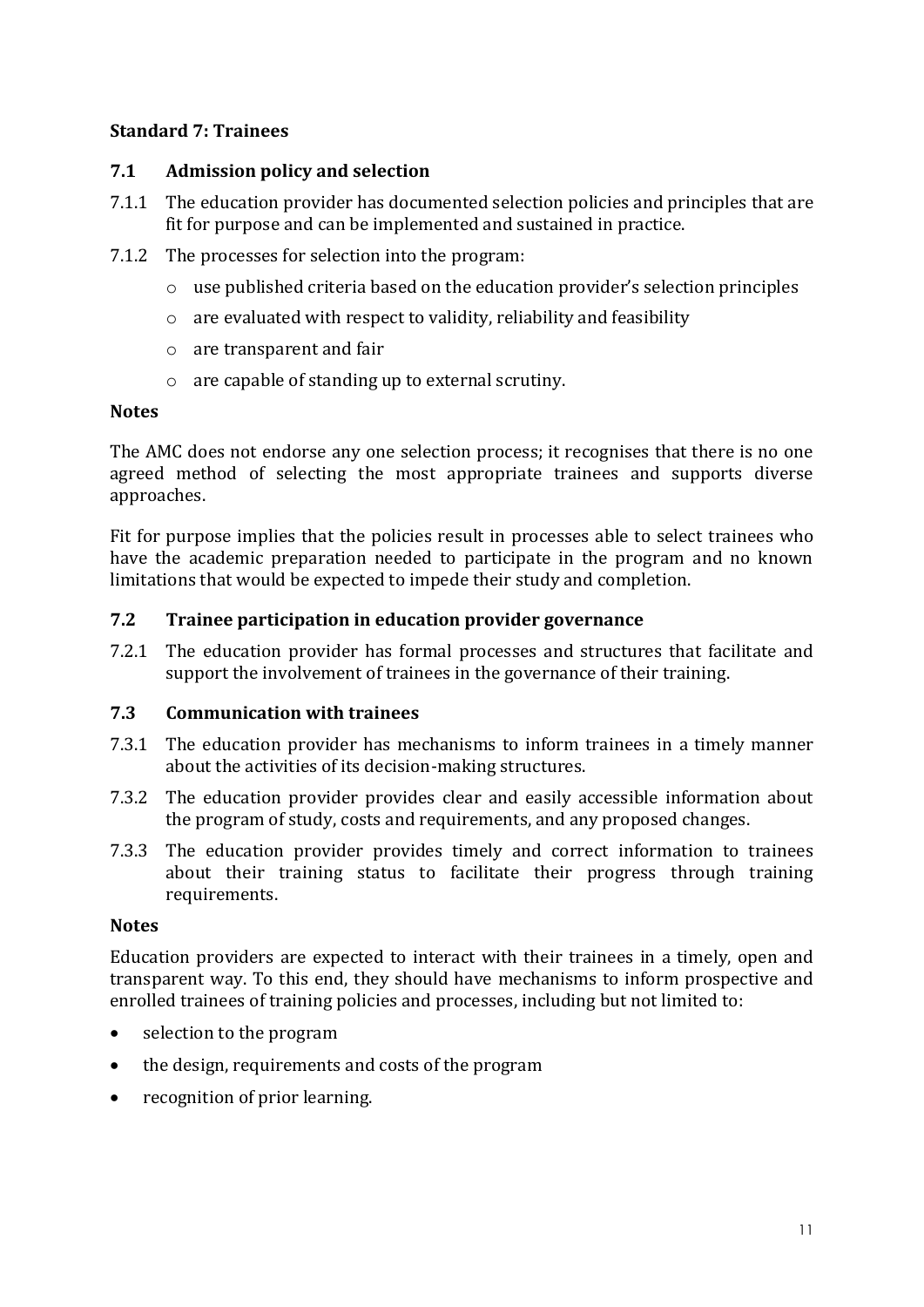#### **7.4 Resolution of training problems and disputes**

- 7.4.1 The education provider supports trainees in addressing problems with training supervision and requirements and other professional issues. The education provider's processes are transparent and timely, and safe and confidential for trainees.
- 7.4.2 The education provider has clear impartial pathways for timely resolution of training-related disputes between trainees and supervisors or trainees and the education provider.

#### **Notes**

Supervisors and their trainees have a particularly close relationship, which has benefits, but which may also lead to unique problems. Trainees need clear advice on what to do in the event of conflict with their supervisor or any other person intimately involved in their training.

In setting policies and procedures, education providers need to address disincentives to trainees raising concerns, such as the timeliness of any review process.

Trainees can raise difficulties safely in processes that give them confidence that the education provider will act fairly and transparently, that they will not be disadvantaged by raising legitimate concerns, and that their complaint will be acted upon in a timely manner.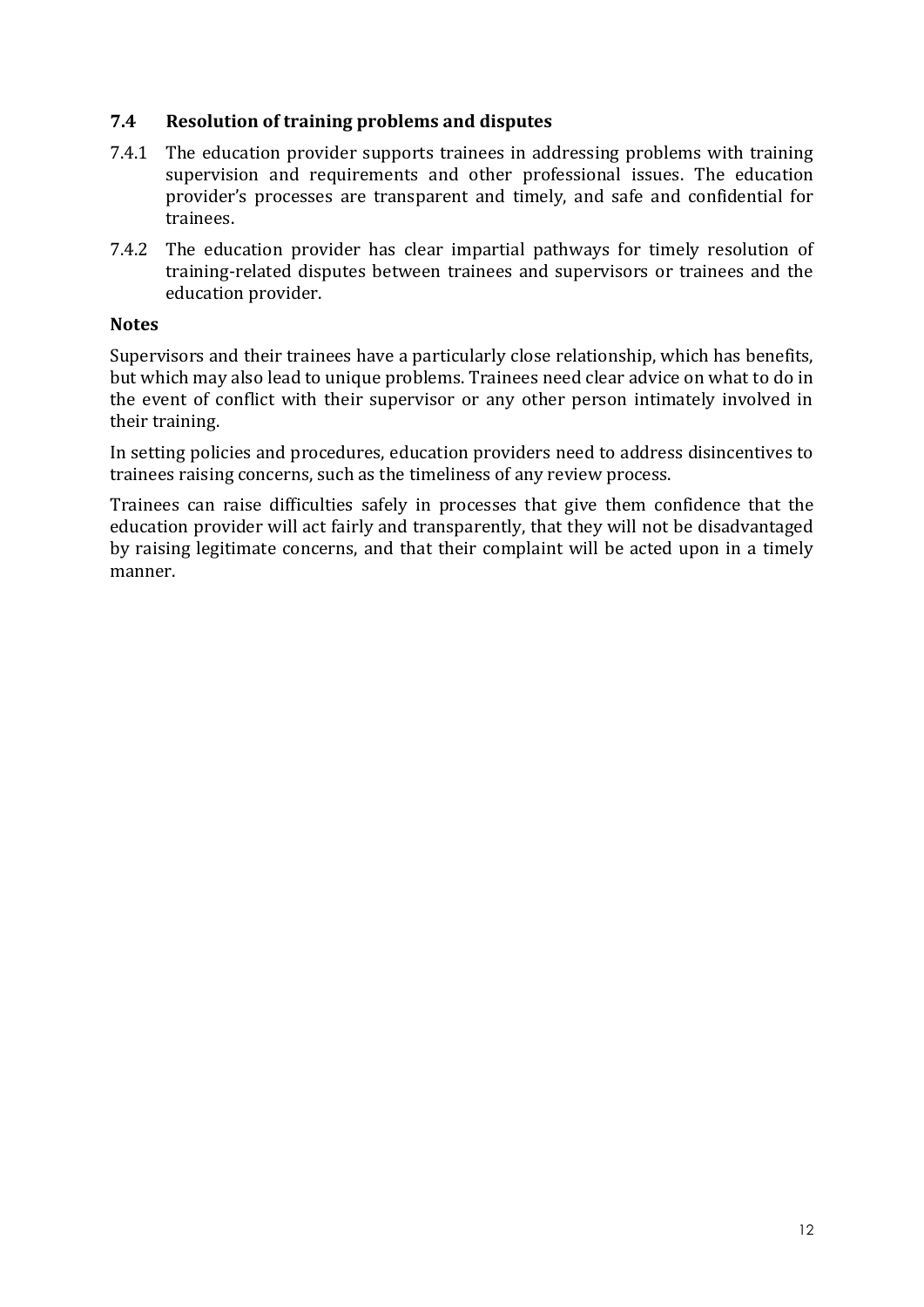## <span id="page-16-0"></span>**Standard 8: Educational resources**

# **8.1 Educational resources**

- 8.1.1 The education provider has the resources to sustain and deliver the program of study.
- 8.1.2 The education provider has autonomy to direct resources in order to achieve its purpose and the program outcomes.
- 8.1.3 The education provider has sufficient staff to meet program outcomes.

# **Notes**

The delivery of programs of study requires financial resources, human resources, learning resources, information and records systems. In the context of this standard staff includes professional and administrative staff. Depending on the education provider, staff may include teachers and trainers (see section 8.3 on supervisors).

Education providers need systems for recording and reporting on trainee enrolment and progression, and for managing the program. Information systems should be maintained securely and confidentially.

# **8.2 Physical facilities and resources**

- 8.2.1 The education provider ensures trainees and staff have access to safe and wellmaintained physical facilities and educational resources in all its teaching and learning sites in order to achieve the outcomes of the program.
- 8.2.2 The education provider ensures there are sufficient clinical teaching and learning resources to achieve the outcomes of the program.

## **Notes**

Trainees should have access to appropriate facilities and educational resources to support self-learning activities as well as a structured educational program. Access to library, journals, an electronic learning environment and other learning facilities are required to support learning.

## **8.3 Supervisors**

- 8.3.1 The education provider selects supervisors and assessors who have demonstrated appropriate capability for these roles. It facilitates the training and professional development of supervisors and assessors.
- 8.3.2 The education provider has defined the responsibilities of health practitioners who contribute to program delivery and the provider's responsibilities to these practitioners.
- 8.3.3 The education provider routinely evaluates supervisor and assessor effectiveness including feedback from trainees.

## **Notes**

In this document the word "supervisor" refers to supervision in the educational context not to the workplace administrative or managerial function equivalent to a line manager.